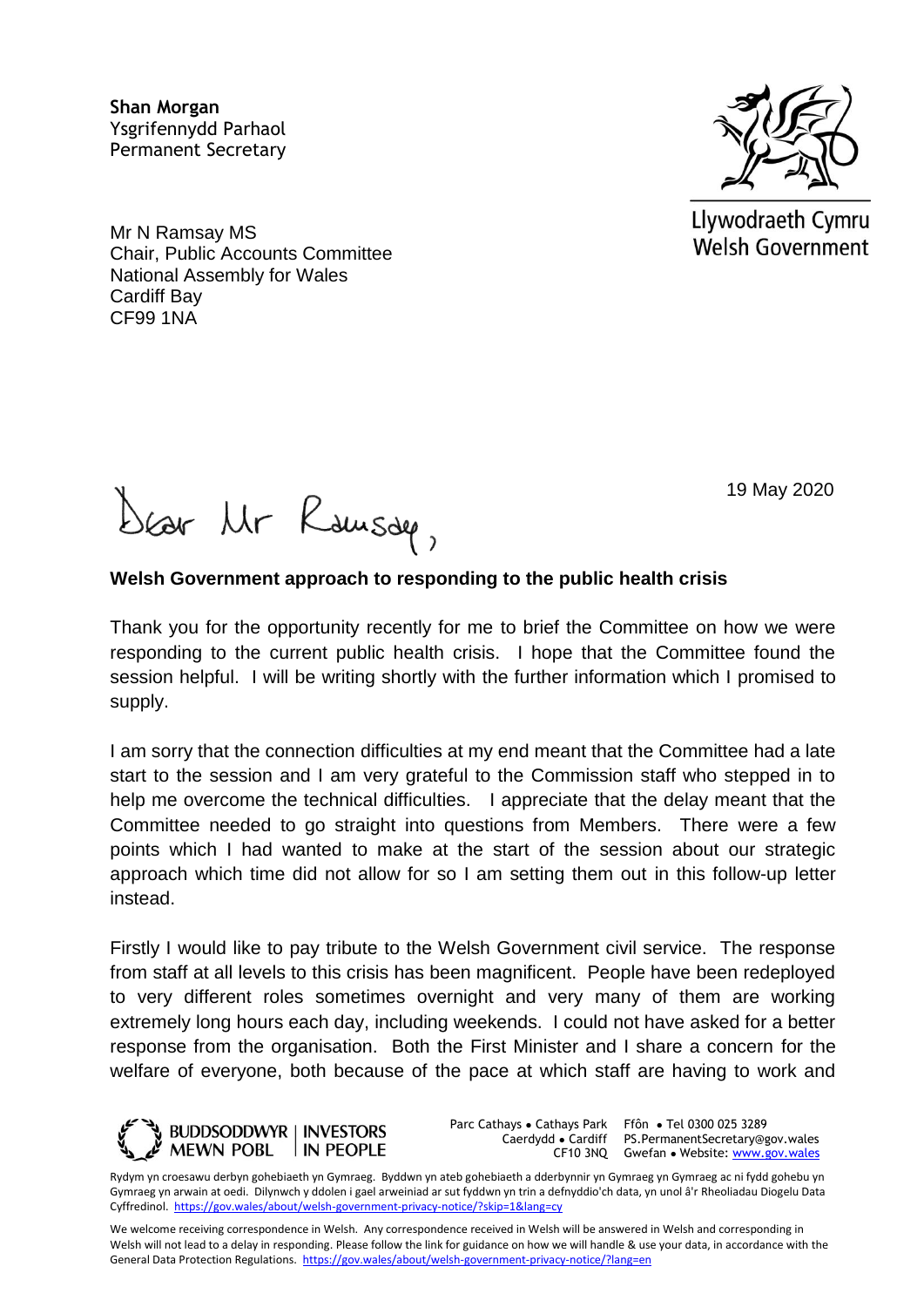from the impact of lockdown upon them. I and my senior team are doing everything that we can to help our staff through this difficult period.

These are extraordinary times where events are complex and fast-moving. There is no part of our economy or community life which has been left untouched by this crisis. Life has become very different for us all since the start of lockdown on 23 March. Doing business remotely has become normal for all of us and (apart from the occasional glitch, as I discovered at the Committee session) is working very successfully. The Committee will know that last year the Welsh Government invested in a major upgrade of our IT equipment. I have always believed in investing in good ICT which is why I wanted to press ahead with the improvements but I do not think that I have ever seen such a reward on investment as we see now, where almost all of our staff are working from home using their new equipment. I am not sure how we could have managed without that investment in new equipment and the corresponding training in making best use of it.

When it first became clear that we were dealing with a very serious public health crisis which was going to affect all aspects of the Welsh Government. I had three major concerns as Permanent Secretary and Principal Accounting Officer. My first concern was how the civil service could respond swiftly and flexibly so as to give Ministers the support that they needed to respond to the crisis effectively for the people of Wales. My second concern was how we could do this while still maintaining proper control and accountability for public money. And my third concern was for the wellbeing of our staff.

I also felt that there were, and still are, three major risks for me as Accounting Officer. The first risk is that in our haste to bring in measures in response to the crisis we do not deliver good value for the taxpayer, either because the measures themselves do not give value for money or because we fail to implement them effectively. The second risk is that we do not keep control of our overall budget because accumulated spending commitments become more than we will be able to afford. And the third risk is that we fall prey to fraudsters seeking to take advantage of the fact that we are working at pace and with streamlined procedures.

This crisis has come hard on the heels of the work which we did last year to prepare for the possibility of a no-deal Brexit and we have sought to use the learning from that experience. One of the lessons which came out of that was the value of having at official level a senior co-ordinating group which has all my senior team on it plus representatives from each of the key areas of activity. So I established the ExCovid group, which I have already told the Committee about, which meets twice a week.



Parc Cathays ● Cathays Park Caerdydd ● Cardiff

CF10 3NQ Gwefan • Website: [www.gov.wales](http://www.gov.wales/) Ffôn ● Tel 0300 025 3289 PS.PermanentSecretary@gov.wales

Rydym yn croesawu derbyn gohebiaeth yn Gymraeg. Byddwn yn ateb gohebiaeth a dderbynnir yn Gymraeg yn Gymraeg ac ni fydd gohebu yn Gymraeg yn arwain at oedi. Dilynwch y ddolen i gael arweiniad ar sut fyddwn yn trin a defnyddio'ch data, yn unol â'r Rheoliadau Diogelu Data Cyffredinol.<https://gov.wales/about/welsh-government-privacy-notice/?skip=1&lang=cy>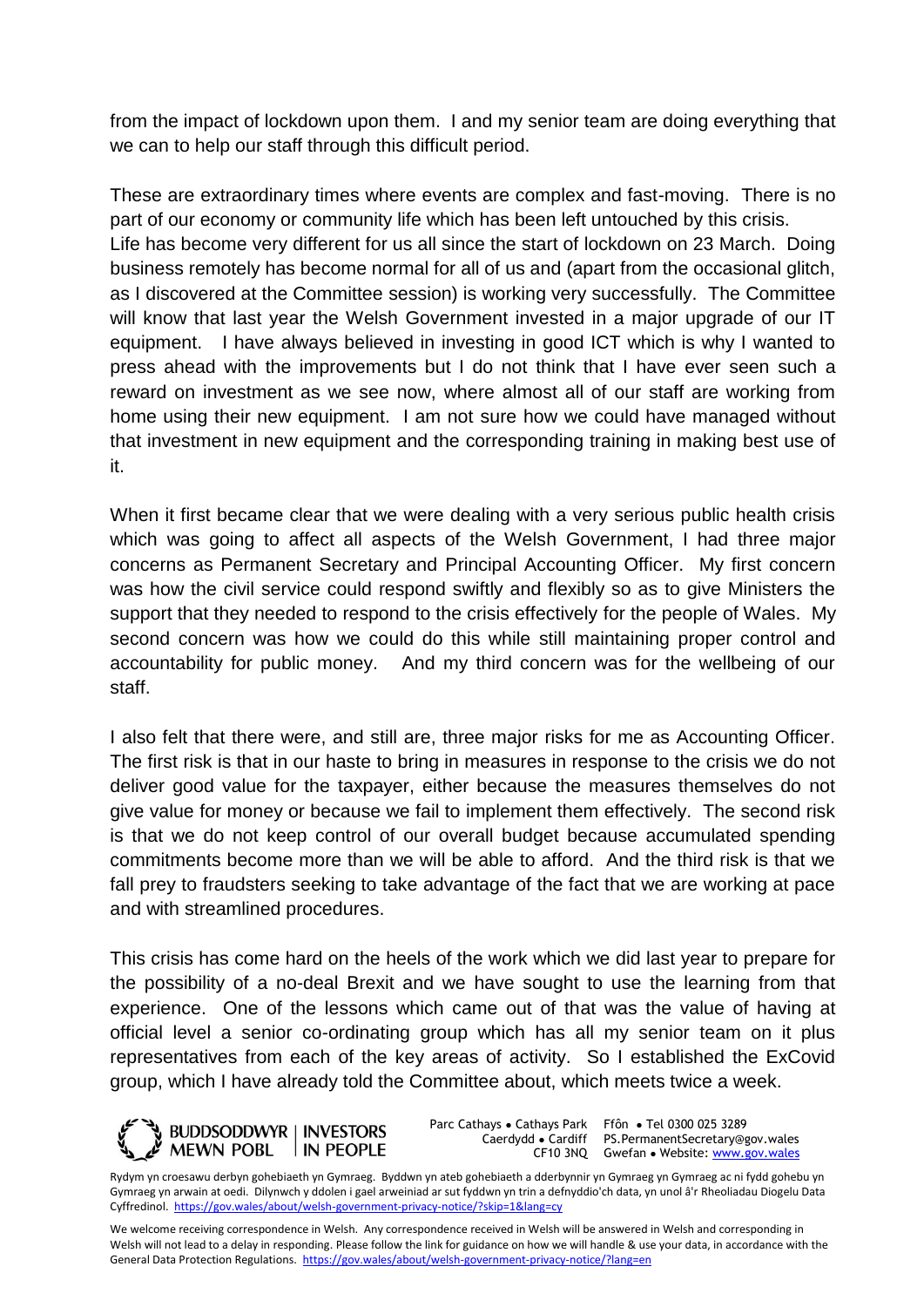Under the leadership and guidance of Ministers, ExCovid is the strategic clearing house for sharing information, keeping track of progress, checking we have identified and are responding to the issues of the day, and making sure we are deploying our resources as effectively as we can. All the Additional Accounting Officers whom I have appointed are members of ExCovid and an important role of the group is to provide a forum where we can identify Accounting Officer issues as they arise, make sure that we are consistent in our responses, and discuss the actions and processes which we need to put in place.

It was clear that the Welsh Government was going to have to take decisions and then proceed to implement them at a speed which we would not normally contemplate. There simply was not going to be time on occasions for the normal kind of consideration, analysis and careful documentation beforehand. I felt that as Principal Accounting Officer I needed to recognise that fact but also to avoid the risk of descending into actions which were not thought-through or where we could not demonstrate subsequently that we were using public money properly. So I wrote to all of my Additional Accounting Officers telling them that I wanted them to increase selectively their appetite for risk but to also recognise that it was still important to use public money properly and where the full documentation to justify a decision could not be provided beforehand in the usual way it was important for there to be a retrospective account made.

We have had on occasions to take decisions in relation to our Accounting Officer responsibilities within hours when we would usually expect to have days to consider the issue carefully and of course we accept that that is a necessary part of dealing with the crisis at the speed required. This is a once-in-a-century pandemic situation so we should accept that we have to adapt our usual approach. We are dealing on a daily basis with issues which it would normally take months to resolve – as an example, it took 11 days to set up and equip the field hospital in the Principality Stadium. It would normally take about 11 years to build a new hospital.

Despite all of this we are maintaining our core financial processes which are still robust, we are identifying and treating risks as they emerge and we are maintaining proper audit trails, albeit that the some of them are having to be created retrospectively.

It is a sad fact of life that some unscrupulous people see a crisis like this as an opportunity for fraud and we are very mindful of this risk and doing all that we can to mitigate it, working together with activities which H M Treasury in London are coordinating. We have kept our counter-fraud team in place and have issued revised



Parc Cathays ● Cathays Park

Caerdydd ● Cardiff PS.PermanentSecretary@gov.wales CF10 3NQ Gwefan • Website: [www.gov.wales](http://www.gov.wales/) Ffôn ● Tel 0300 025 3289

Rydym yn croesawu derbyn gohebiaeth yn Gymraeg. Byddwn yn ateb gohebiaeth a dderbynnir yn Gymraeg yn Gymraeg ac ni fydd gohebu yn Gymraeg yn arwain at oedi. Dilynwch y ddolen i gael arweiniad ar sut fyddwn yn trin a defnyddio'ch data, yn unol â'r Rheoliadau Diogelu Data Cyffredinol.<https://gov.wales/about/welsh-government-privacy-notice/?skip=1&lang=cy>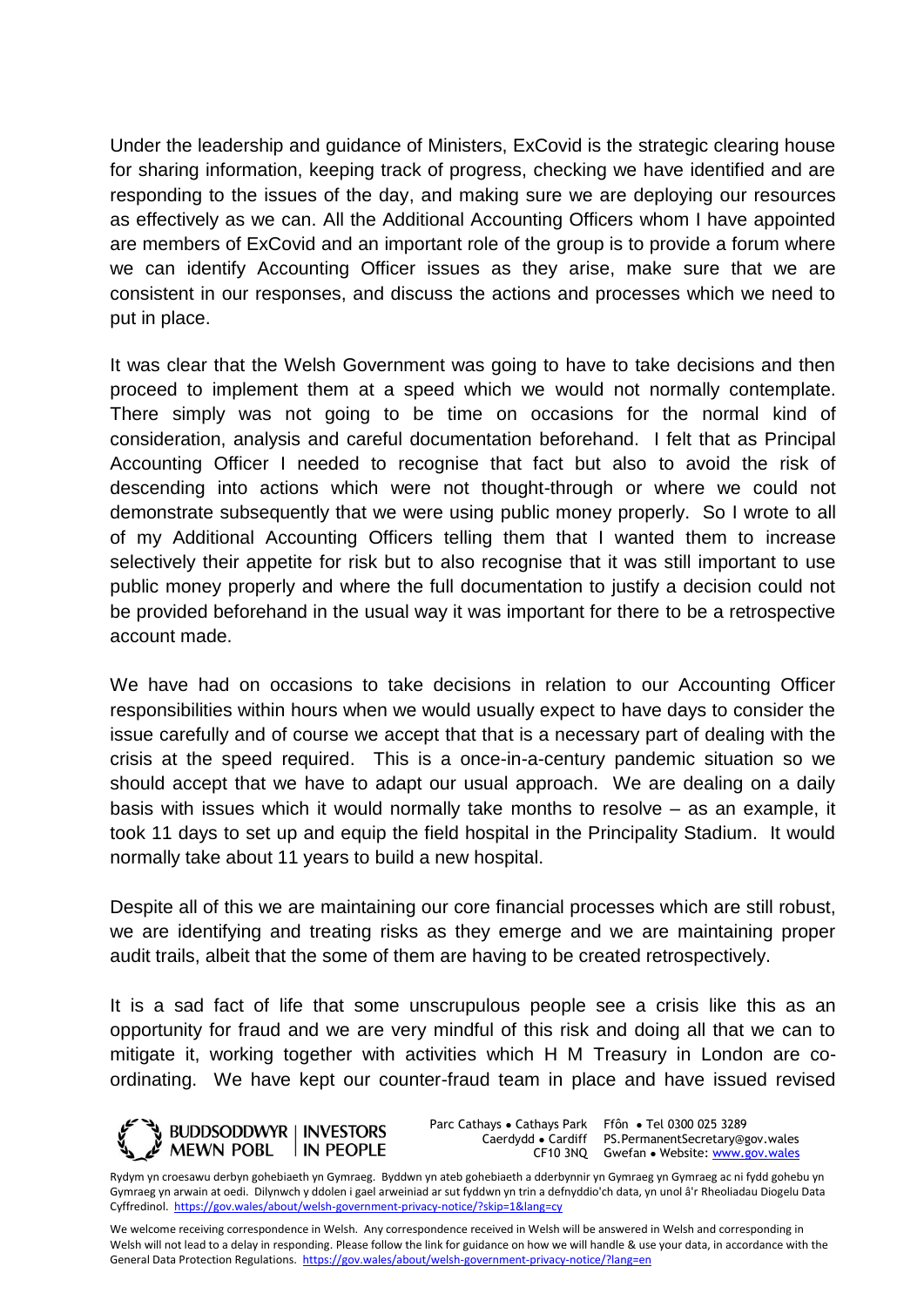guidance to staff. We are also sharing our guidance and learning on counter-fraud with the rest of the public service in Wales.

We maintain a strong communication channel with our public bodies and we share with them on a regular basis the guidance which we are issuing, relating to issues such as accounts preparation, AGMs, furlough concerns and application, public sector pay and remuneration, and pensions. We have also helped to facilitate key worker identification and redeployment of staff across the public service. While we recognise that our public bodies will still be accountable themselves for issues arising in their own areas we are very pleased to share our learning and experience with them and to learn from them as well.

We have issued revised guidance to staff on a range of Accounting Officer issues such as grants management, procurement and cash management. This guidance is all intended to ensure that we adopt a uniform approach across the whole organisation and to assist staff to concentrate on the essentials while working at pace. To assist further, many of our finance professional staff are now focussed almost entirely on providing help and advice in relation to the Covid response, with some of them bedded out in those parts of the office with particular challenges.

It is vital that we keep track of all aspects of spending in relation to the crisis and we have introduced a process specifically designed for identifying and recording this expenditure. Our Treasury Department has responsibility for keeping track overall on spending commitments, advising on affordability, and liaising at official level with H M Treasury about the evolving position on additional resources which the UK Government is making available

Across the Welsh Government a many staff have been moved, sometimes overnight, to either lead or support the new work. We have needed to staff our Emergency Control room on a rota basis. Inevitably some other work which is important but less immediately pressing has had to be postponed. As we look ahead to the Recovery Programme alongside dealing with immediate virus issues we are going to have to juggle the allocation of staff to make sure that we can continue to make proper progress on Ministerial priorities and serve the people of Wales. This will be a challenge for us but I recognise that it is vital that we start to look beyond the current crisis and prepare for life afterwards.



Parc Cathays ● Cathays Park Caerdydd ● Cardiff

CF10 3NQ Gwefan • Website: [www.gov.wales](http://www.gov.wales/) Ffôn ● Tel 0300 025 3289 PS.PermanentSecretary@gov.wales

Rydym yn croesawu derbyn gohebiaeth yn Gymraeg. Byddwn yn ateb gohebiaeth a dderbynnir yn Gymraeg yn Gymraeg ac ni fydd gohebu yn Gymraeg yn arwain at oedi. Dilynwch y ddolen i gael arweiniad ar sut fyddwn yn trin a defnyddio'ch data, yn unol â'r Rheoliadau Diogelu Data Cyffredinol.<https://gov.wales/about/welsh-government-privacy-notice/?skip=1&lang=cy>